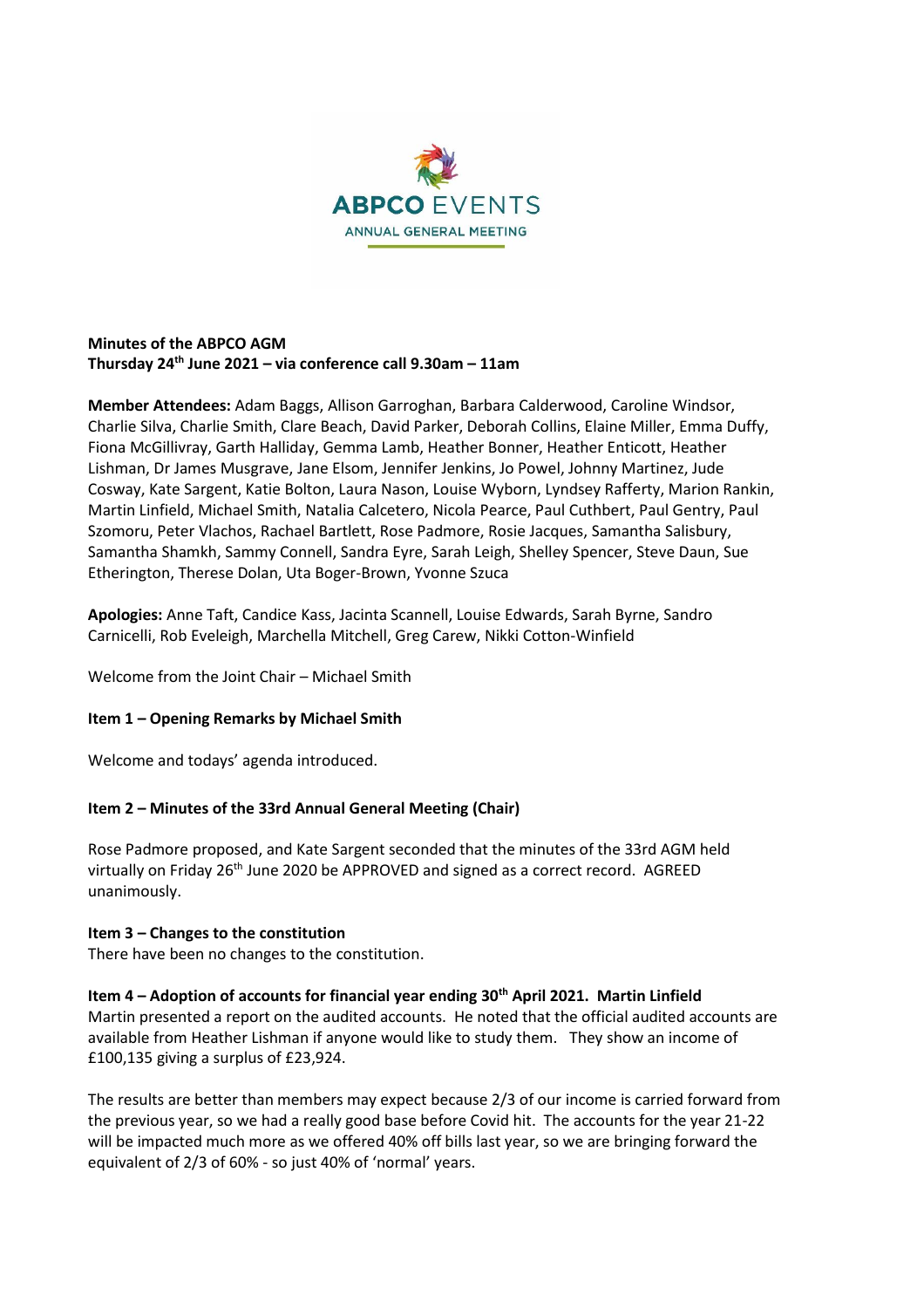Our industry Partners and Members continue to help us maintain the level of fees and activity for all members. Our aim is to keep corporate membership at the same proportions of total membership i.e. a maximum of 1 industry member to every 2 full members

We have spent a lot of time studying the finances and have mapped out a number of different scenarios. Our goals are:

- Strengthen a financially strong, relevant and forward-thinking ABPCO
- Strengthen retention of loyal followers and attract new audiences
- Generate new revenue streams
- Foster change and strengthen agility

We understand that we are not through the challenge of Covid, so are proposing a 10% reduction off the standard fees for renewals for next year, and the Chairs will explain some other initiatives that we are introducing to allow us to afford to implement this.

Jo Powel proposed, and Emma Duffy seconded that the accounts be adopted.

### **Item 6 – appointment of auditors for the financial year 01/05/2021 – 31/04/2022**

Martin recommended that we remain with the accountants Jon Essam & Co Ltd David Parker proposed, and Shelley Spencer seconded

**Item 7 – Martin outlined the membership fees for 2021 - 2022** for renewals for existing members, and that multi-member discounts are still available.

## **Item 8 – A recap of the first year and a scene setter for 2021-22**

Michael gave a reminder of the key strategic goals in the published business plan, then handed to the relevant taskforce leaders to update on progress:

- Jo Powel from Macmillan Cancer Support to update on the learning taskforce.
- Shelley Spencer from the SEC to update on the sustainability taskforce.
- Kate Sargent from BioScientifica Ltd to update on the accreditation taskforce.

### **Item 9 – New members**

We welcomed all of the new members that have joined us during the last year – and we hope to meet you at a live event very soon.

### **Item 10 – The ABPCO Executive Committee**

Michael led a thank-you to the retiring members of the ABPCO Executive committee; Kate Sargent, Jo Powel, Sandro Carnicelli and Anne Doherty.

We agreed to increase the size of the executive as we have ambitious plans, and a number of taskforces. We also agreed to extend Martin's tenure as Treasurer for a year as he has a deeprooted understanding of the finances and our goals. The larger executive also gives a better base for succession planning.

Delighted to welcome; Garth Halliday from Renewable UK, Emma Duffy from the Royal College of Radiologists, Jane Elsom from The Company of Biologists as In-house PCO representatives, Sarah Byrne from Mosaic Events and Samantha Salisbury from Jonsam Events as Agency PCO representatives, Steven Daun from P&J Live as an industry representative and Dr James Musgrave from the UK Centre for Events Management at Leeds Beckett.